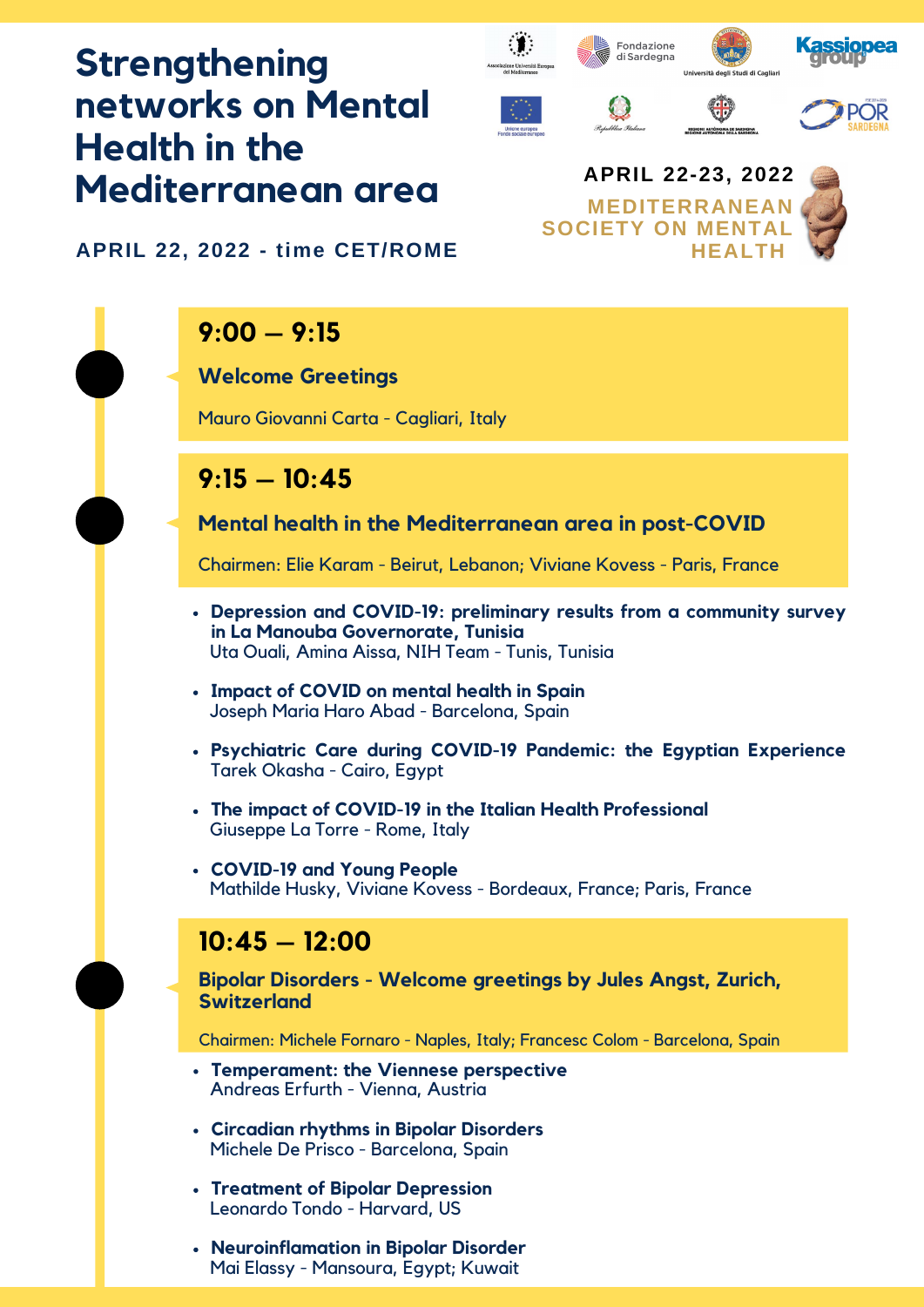### **12:00 – 13:30**

#### **Human Rights/Trauma**

Chairmen: Adib Essali - Auckland, New Zeland; Mauro G Carta - Cagliari, Italy

- **Evidence on interventions for promotion, prevention and treatment to support refugees and asylum seekers** Marianna Purgato - Verona, Italy
- **Depression, Resilience and Post Traumatic Stress Disorder (PTSD) in Asylum-seeker War Refugees** Maria Malliarou - Larissa, Greece
- **Croatian experience on WHO QualityRights: Transforming services and promoting human rights** Sladjana Strkalj Ivezic - Zagreb, Croatia
- **Integrative Contextual Model for understanding of posttraumatic mental health sequelae** Boris Drozdek - Den Bosch, The Netherlands
- **Scalable interventions for Syrian refugees in Turkey** Ceren Acartürk - Istanbul, Turkey



**Lunch time**

**14:00 - 15:00**

**Board meeting**

#### **15:00 - 16:15**

**Suicide**

Chairmen: Mehmet Eskin - Istanbul, Turkey; Antonio Preti - Turin, Italy

- **The efficacy of problem-solving therapy in suicide attempted psychiatric patients** Neslihan Turgut - Aydin, Turkey
- **Reducing suicide risk in Lebanon** Cemile Ceren Sönmez - Instambul, Turkey
- **Addressing psychological distress in people bereaved through suicide: the Soproxi program** Paolo Scocco - Padova, Italy
- **Suicide among people with bipolar disorder in Tunisia** Wissal Cherif, Faten Fkhih-Romdhane, Majda Cheour - Tunis, Tunisia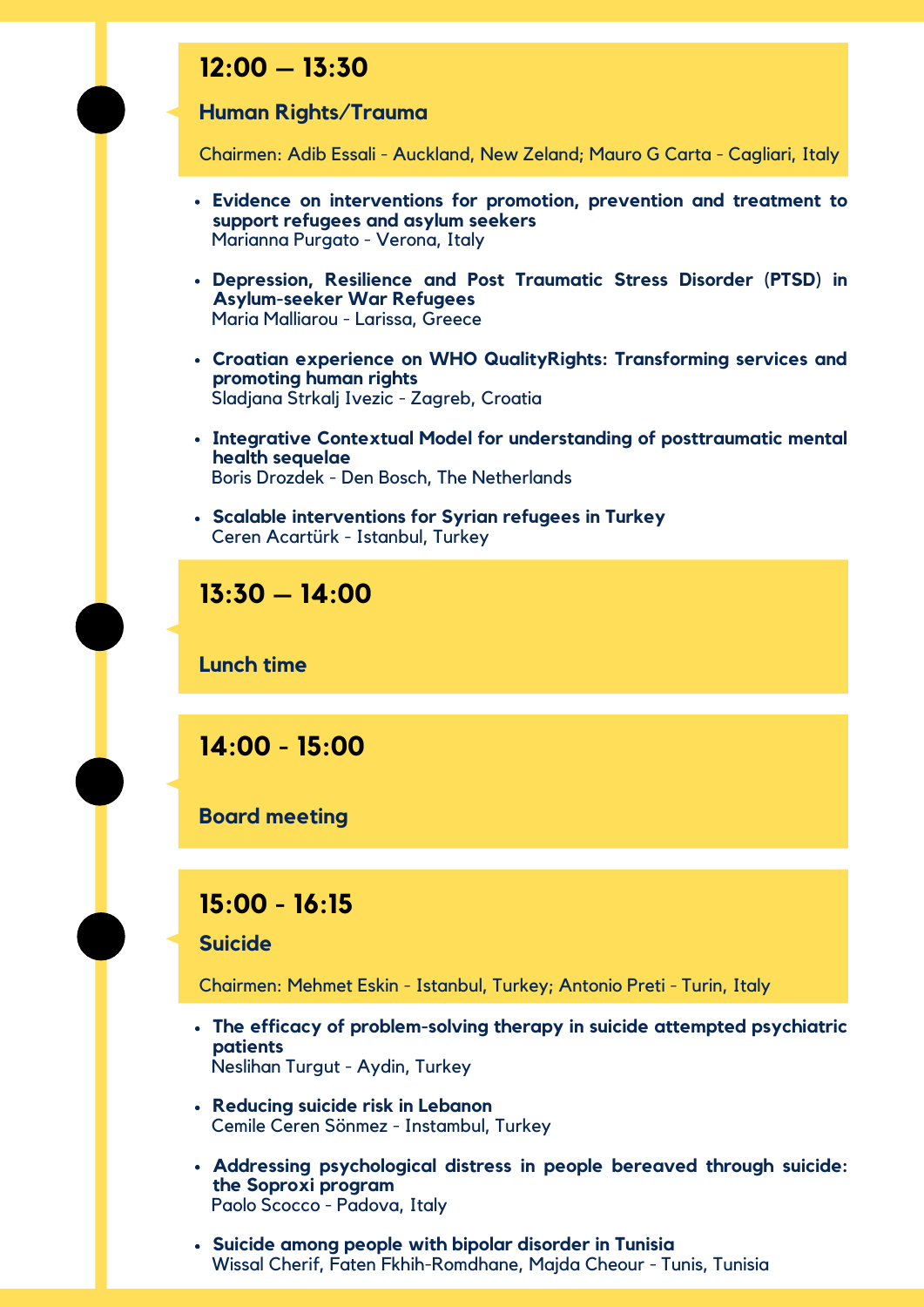

#### **Closing activities**













del Mediterrane







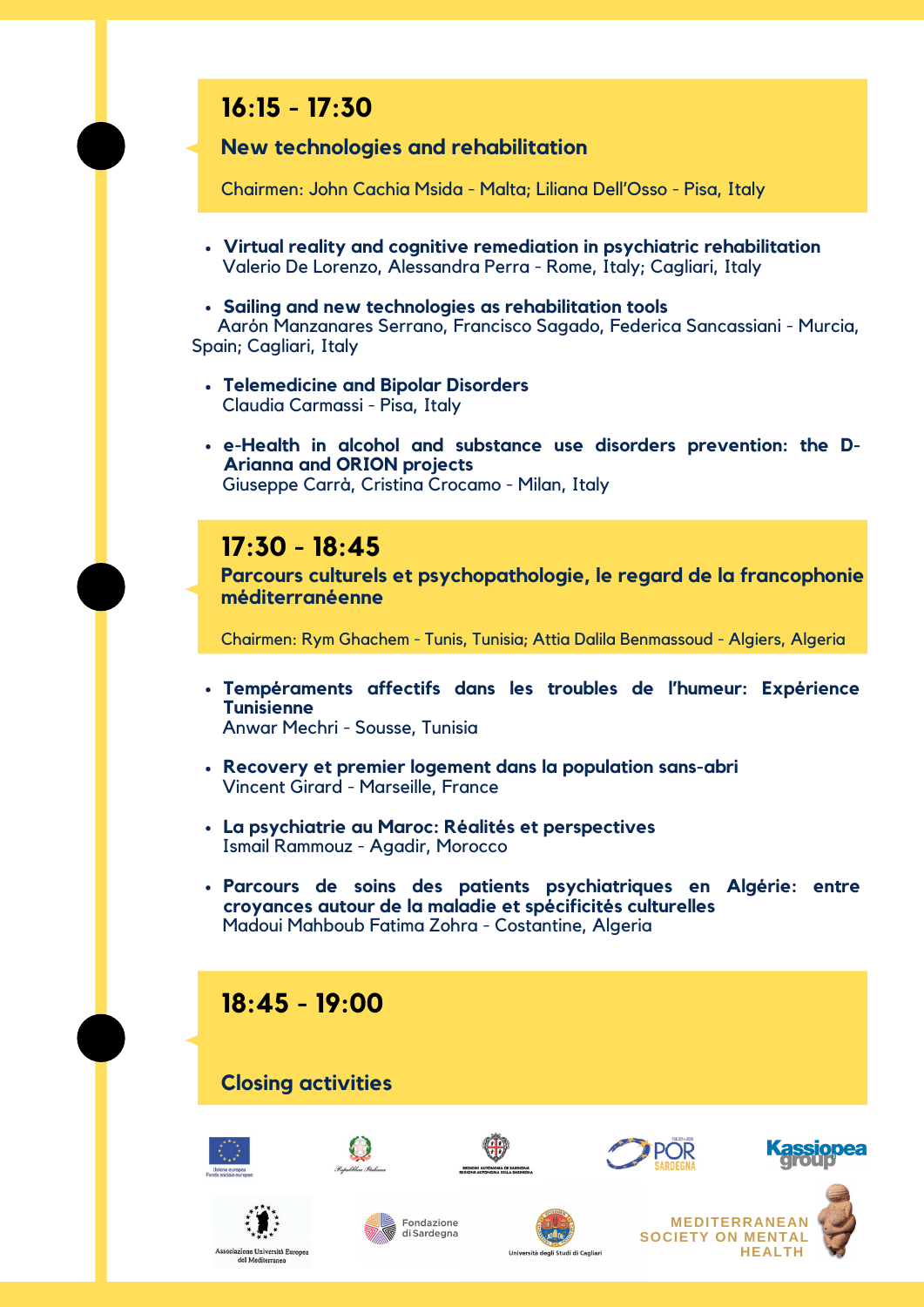### **Strengthening** Fondazione di Sardegna **networks on Mental Health in the Mediterranean area**



#### **APRIL 23, 2022 - time CET/ROME**

### **9:00 – 10:30**

#### **Wellbeing and Mental Health**

Chairman: Ivan Barbov - Skopje, Macedonia; Maria Pietronilla Penna - Cagliari, Italy

- **Mediterranean Diet and Mood Disorders** Fernanda Velluzzi - Cagliari, Italy
- **Towards a validation of two new instruments in the area of bipolar spectrum disorders: questionnaire for hyperactivity and drive to exploration, and genetic tool** Goce Kalcev, Alessandra Scano - Cagliari, Italy
- **Active ageing against social exclusion and cognitive impairment** Dario Fortin, Giulia Cossu - Trento, Italy; Cagliari, Italy
- **Can regular physical exercise be a treatment for panic disorder?** Sergio Machado - Rio de Janeiro, Brazil

### **10:30 – 11.45**

#### **Social Psychiatry**

Chairman: Nidhal Staali - Tunis, Tunisia; Nino Makhashvili - Tbilisi, Georgia

- **General practitioners' experiences during the first phase of the COVID-19 pandemic in Italy: a critical incident technique study** Peter Kurotschka - Wrzburg, Germany
- **WHO QualityRights in Albania and differences in the experience working in mental health in Albania and Canada** Laura Lori Dano - Toronto, Canada
- **WHO QualityRights in Greece: examples of implementation and future perspectives** Panagiotis Chondros - Marousi, Greece
- **Enhancing service user participation in mental health decision-making: benefits, challenges, and lessons learned from the case of the first service user association in Lebanon** Thurayya Zreik - Beirut, Lebanon

### **11.45 – 12.00**

**Closing activities**